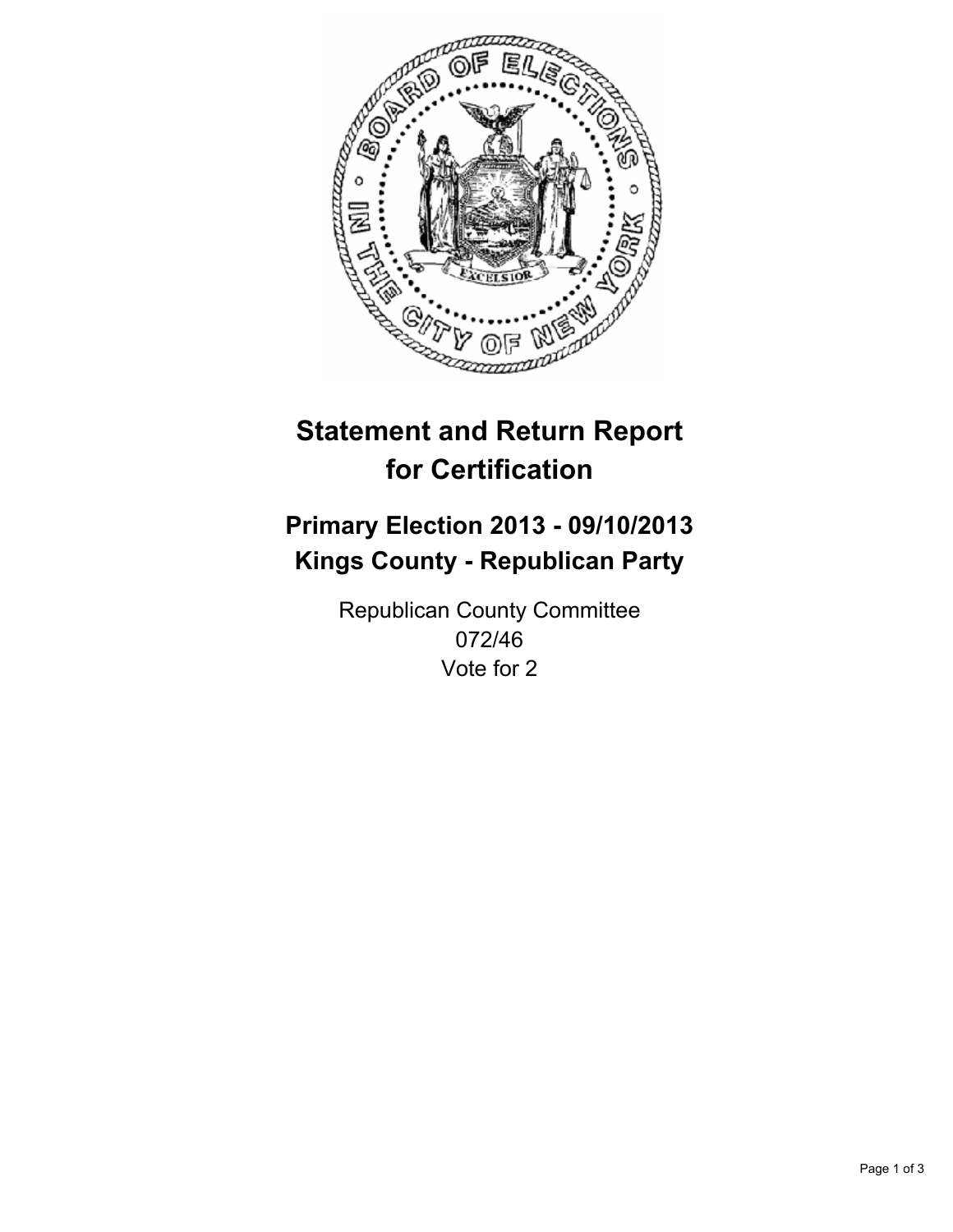

## **Assembly District 46**

| 0        |
|----------|
|          |
| 0        |
| 0        |
| $\Omega$ |
| 30       |
| 22       |
| 13       |
|          |
| 72       |
|          |